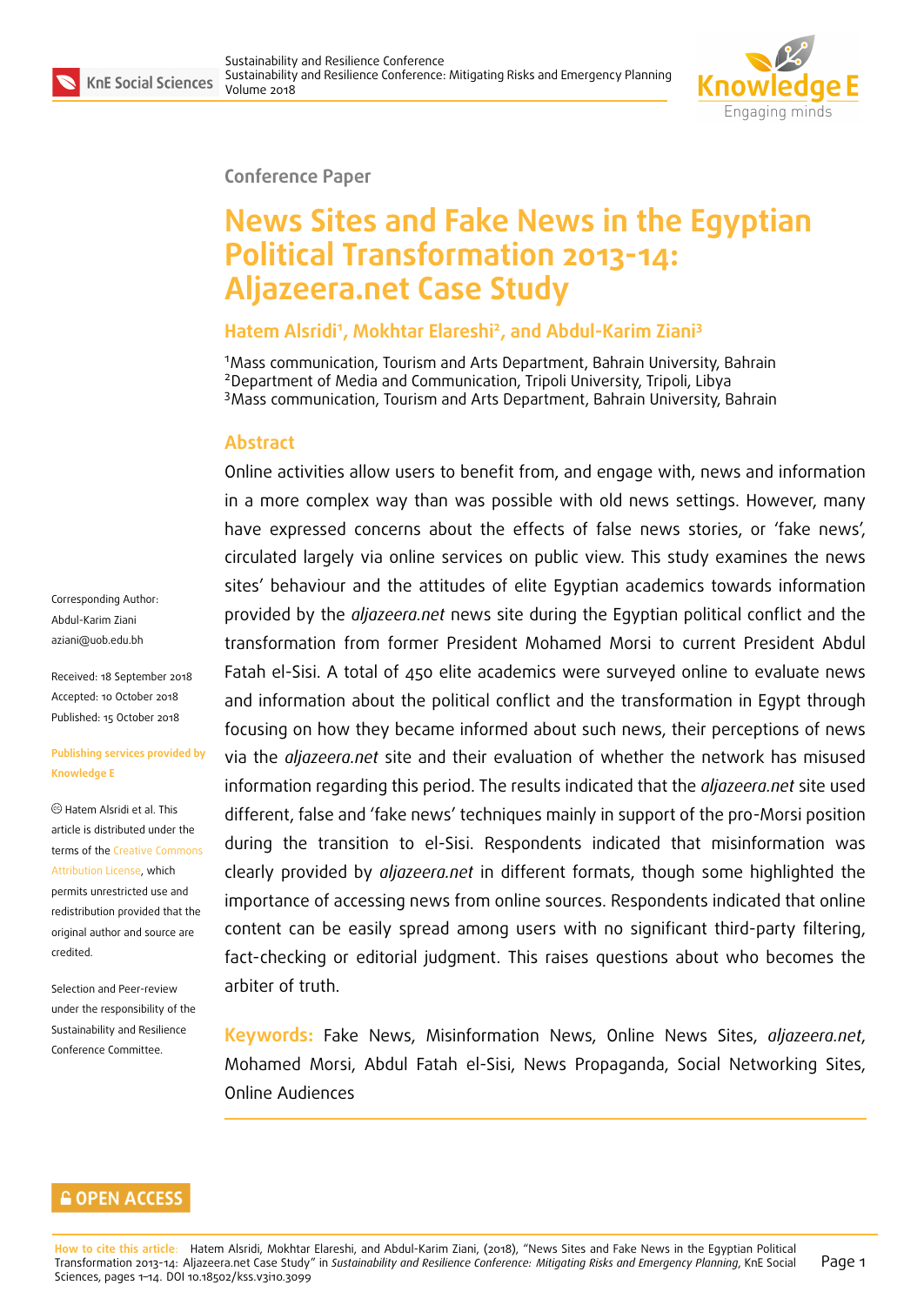

## **1. Background**

The early months of 2013 witnessed large protests against Mohamed Morsi, the fifth President of Egypt (from 30 June 2012 to 3 July 2013) over alleged decisions that the Egyptians considered to support *Brotherhoodism* over other political forces, as well as other decisions alleged to threaten Egyptian national security (Rashdan, 2015). There were also sectarian incidents in Abbasia, Achim and Aswan and clashes in Port Said because of judgments against those involved in the "massacre" of Port Said Stadium, which forced Morsi to impose a state of emergency and a curfew in the canal cities area (Abaza, 2013). In April 2013, a movement called "Tamarod" ("Rebellion" in Arabic) launched a major campaign to obtain Egyptian signatures calling for the resignation of President Morsi and for early presidential elections. By June 29, 22,134,465 signatures had been collected calling for the end of the Morsi regime and a mass protest was called to confirm the signatures (Monier and Ranko, 2013). As a result, the Defense Minister, Abdel Fatah el-Sisi, announced on July 3 that the Egyptian Army had ousted Morsi, that early presidential elections would be held and that a roadmap had been established to complete the country's constitutional institutions. In January 2014, the new Egyptian constitution was adopted after the Supreme Elections Commission announced the final result of the referendum and el-Sisi was elected (Kingsley, 2014; Sanyal, 2015).

The June 30 Revolution is seen as a distinctly popular event that expressed the wishes of the vast majority of Egyptians and it is now described as "online democracy" which enabled the Egyptians to participate politically and to advocate the January 25 Revolution in a way that did not involve the state media (Monier and Ranko, 2013; Rashdan, 2015). The online platforms have enabled people to express their views openly. Following the 2013 Egyptian election, a specific concern arose related to the effect of false stories or "fake news" circulated on news sites and the way in which news is spread and widely shared on these platforms. Statistically, evidence has shown that Egyptians are now addicted to online sites which are most popular among those aged  $18-24$ , followed by those aged  $25-34$ , with more males (64%) than females (36%), for example, using Facebook on a daily basis (Cairoscene, 2014). Likewise, more online activities now take place involving different segments of society. It is argued that aljazeera.net became heavily involved in the period of political transformation through giving much support to Morsi's party, the Muslim Brotherhood (MB), over others. This is because aljazeera.net has its own agenda in dealing with such issues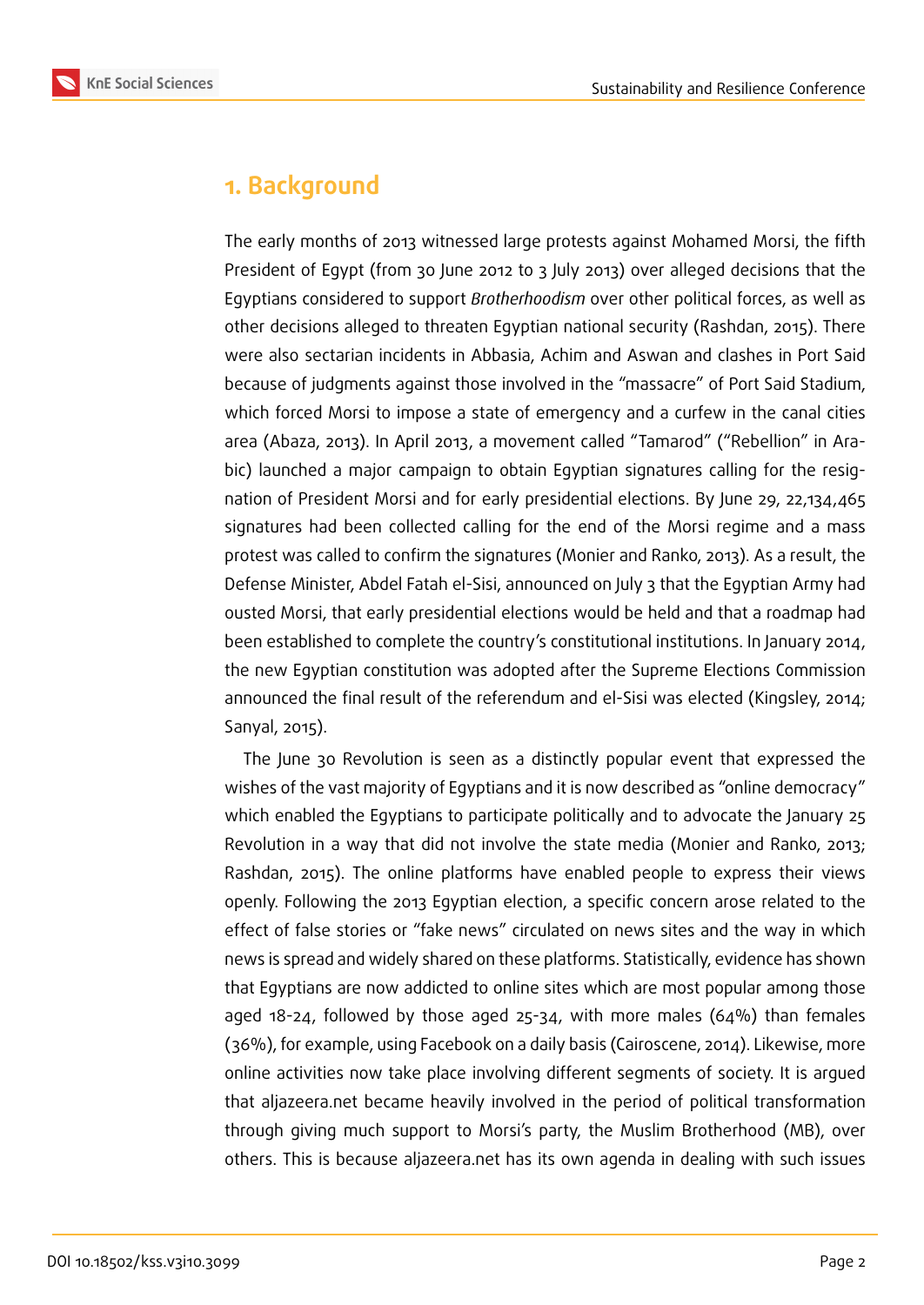



and this raises concerns over the ethical issues arising from media organisations providing accurate news and information. The network *deliberately* attempted to create

confusion and instability in Egypt by feeding hate and division between locals. This study aims to examine the behaviour of elite Egyptian academics regarding information provided by the aljazeera.net site during the political conflict and the process of transformation between former President Mohamed Morsi and current President Abdul Fatah el-Sisi. It examines respondents' perceptions of the network's news and information during this period in order to understand online audiences' perceptions of misused information and "fake news" concerning Egypt.

## **2. Related Work**

Misinformation, or "fake news", is not a new phenomenon in modern society in terms of threatening democracy and freedom (Zhou, Wellman and Yu, 2011; EBU, 2018). For example, the term was highlighted by news media in coverage of Donald Trump's election in 2016 (Silverman and Singer-Vine, 2016; Titcomb and Carson, 2018) and the UK's Brexit vote in June 2016 (Briant, 2018) with concerns about the credibility of online content being raised, especially after widespread reports of social sites sharing false stories and allegations that "someone" paid them to do this (Wojdynski, 2016). "Fake news" is not entirely a new phenomenon – in fact, "fake news", or lies, biased news and propaganda, has been known for more than a century (Chomsky, 1991). Such phenomena appeared in the late 19th century, but were not rapidly spread – as a result, their corrosive effect on electoral politics and democratic processes was not great due to the lack of digital means of distribution (Wardle, 2017; Briant, 2018).

In Arab regions, "fake news" has also found its way into mainstream media, largely through their journalists' over-reliance on online sources or through lack of information about an event, especially in wartime and during conflicts. For example, some wellknown mainstream media, such as Al-Jazeera TV and Al-Arabiya TV, have recently produced false information through *deliberately* made-up news stories to divert the public for various reasons, especially during and after the 2011 Arab uprisings (Buccianti and el-Richani, 2015). In his book, *Public Opinion*, Walter Lippmann states that we inhabit a cave of media misrepresentations and distortions of reality. As a result, neither press nor public can discern the truth. Nigel Oakes said that "truth is for those who don't have 'the balls' to lie in order to win – citizens are reduced to levers and tools, and value is placed only in fetishizing the levers of power" (as cited in Briant, 2018). Indeed, Winston Churchill said that "in wartime, truth is so precious that she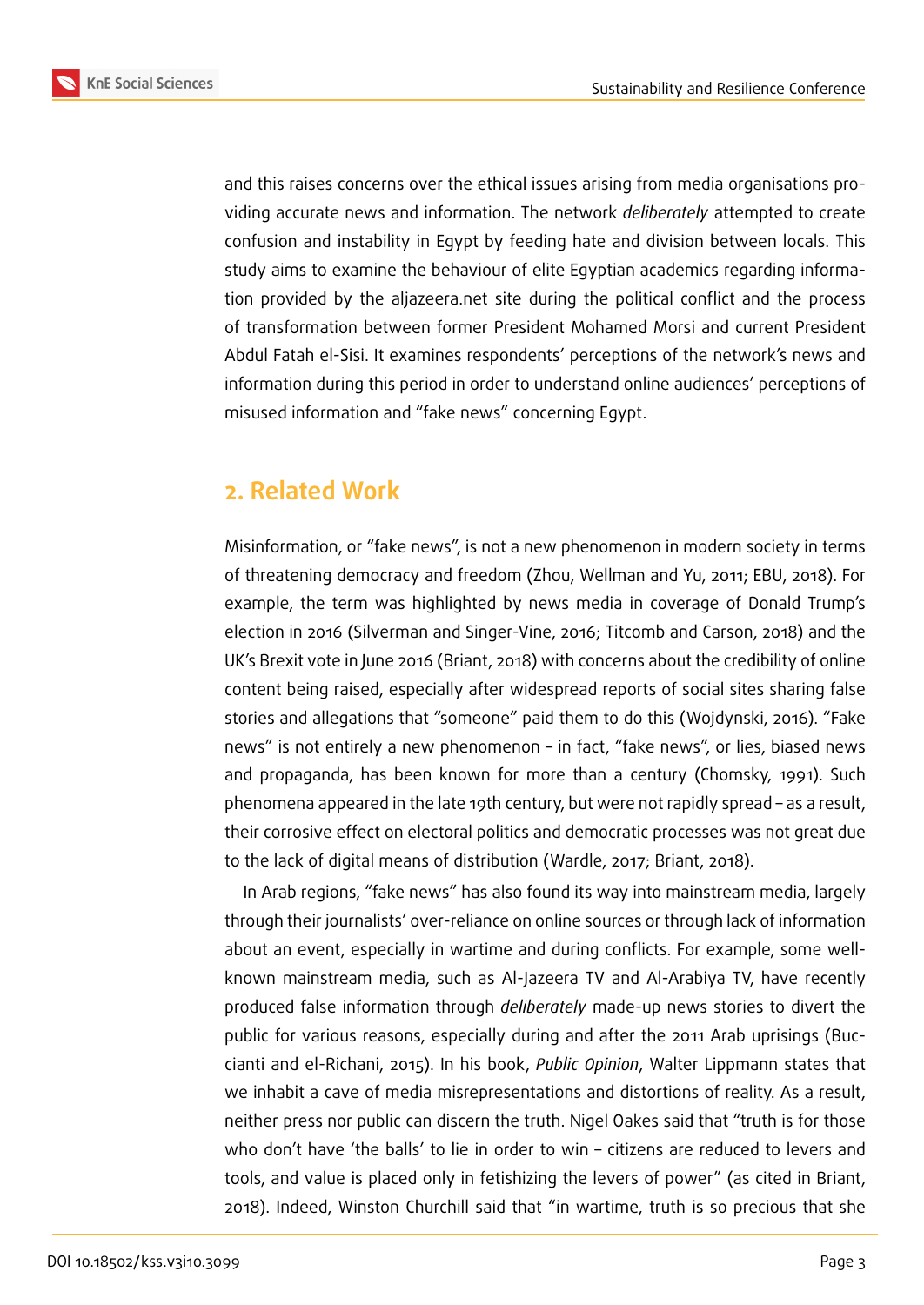



should always be attended by a bodyguard of lies" and, in the US, the George W Bush aide, Ron Suskind (2004) wrote that "we're an empire now, and when we act, we create our own reality".

### **2.1. Types of "fake news"**

To understand the current information ecosystem, three elements can be broken down regarding misinformation or "fake news" and how these are spread via online platforms, as Wardle (2017) highlights: (1) the types of content being created/shared; (2) the motivations behind such creation/sharing; and (3) how the content is disseminated. Baym (2005: 261) adds that "fake news necessitates assumptions about some kind of *authentic* or *legitimate* set of news practices". This means that, when users believe that a news site is journalistic in nature, they can be exploited and persuaded to believe untrue things (e.g., the aljazeera.net site). Wardle (2017) further argues that, when considering whether information is false, there are seven distinct types of problematic content and we should think about these when viewing media content (see e.g., Silverman and Singer-Vine, 2016). These are: (1) satire or parody where there is no intention to cause harm, but there is potential for people to be fooled; (2) misleading content used to frame an issue or an individual; (3) imposter content when genuine sources are impersonated; (4) fabricated content where new content is 100% false and designed to deceive and do harm; (5) false connections when headlines, visuals or captions do not support the content; (6) false context when genuine content is shared with false contextual information; and (7) manipulated content when genuine information or imagery is manipulated in order to deceive.

Furthermore, the internet has hugely contributed to the proliferation of new forms of partisan media (e.g., websites, blogs, tweets, posts) and, with the emergence and popularity of social media sites, news partisanship has become more popular than ever (Vargo, Guo and Amazeen, 2018). In some Arab countries, some politicians/religious leaders, via their partisan media, have used false information alongside state media to manipulate public opinion. For example, the Qatari authorities showed great support for the MB party in Egypt due to its ideological views and allowed MB members to use the channel as a platform with which to divert Egyptians. As a result, its onesided coverage and alleged bias has badly affected the channel's reputation (Williams, 2014). To show its support for the MB party, the channel, for example, fully allowed Yousf al-Qaradawi, a pro-MB preacher, to post his views (Smoltczyk, 2011).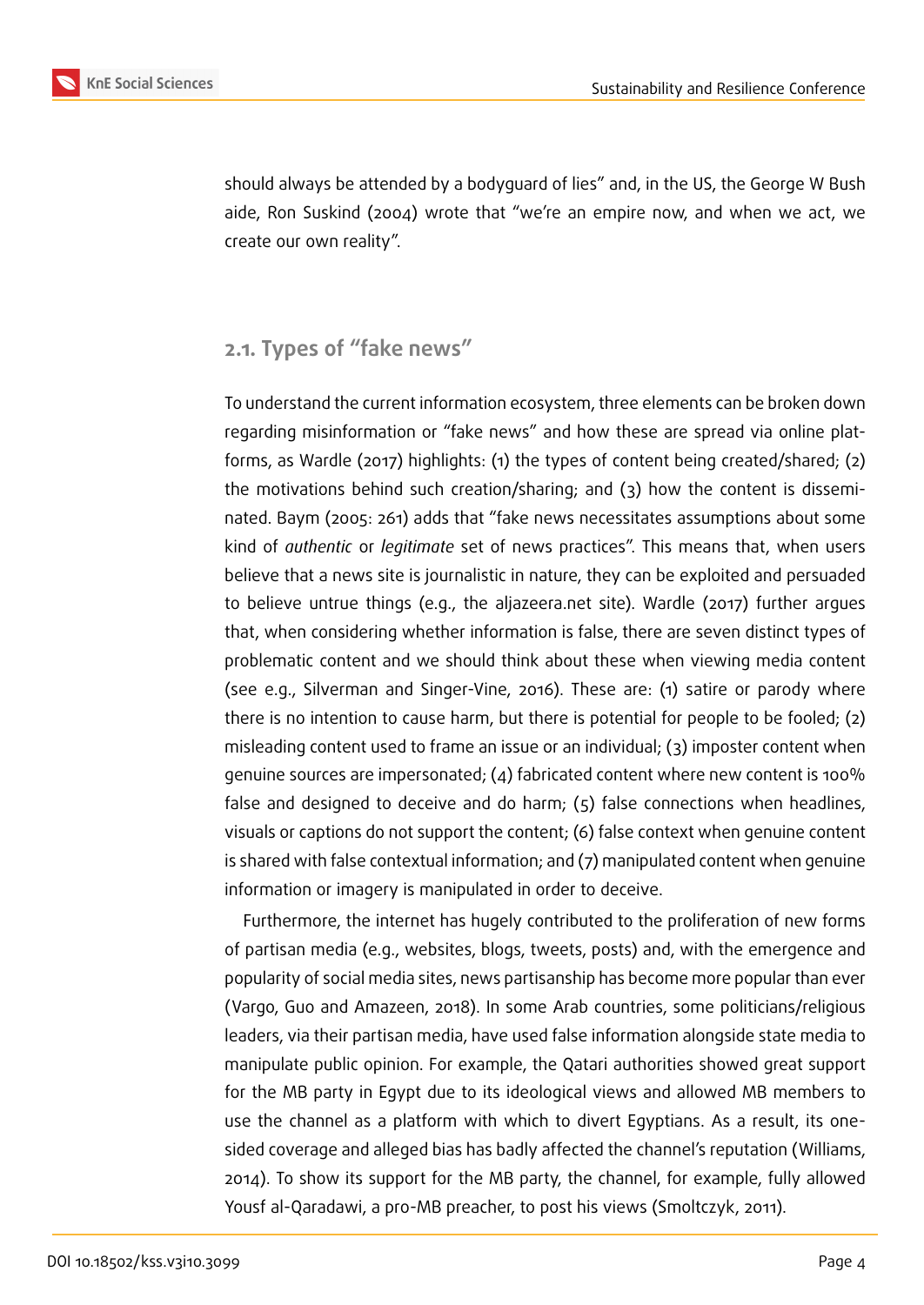

Some believe that Qatar's Al-Jazeera has played a provocative role with the aim of overthrowing a number of Arab regimes, implementing creative chaos, dividing the Arab region by spreading sedition and instigating unrest in Arab countries. We argue that aljazeera.net sets the agenda of other media outlets, newspapers, television and radio due to its long-standing media coverage around the world. We consider that aljazeera.net was able to construct the Egyptians' perceived importance of interconnections between issues regarding Musi or el-Sisi. However, the channel effectively became a supporter of violent groups and this affected its media credibility in a large number of Arab regions (e.g., Egypt). In fact, the channel possesses the potential, in terms of material and technology, to enable it to falsify public awareness and fall into lies and deception. The channel promotes the claims of division, e.g. in Iraq, Syria and Libya. It uses its site to attack others, especially when its offices are closed, such as in Syria and Egypt. It uses its own "electronic militias" to support its allied groups (e.g., in Syria, Libya and Yemen). The channel clearly led the assault on the Egyptian army, as confirmed by leaked documents during the January 25 Revolution where it played a confirmed role in destroying Egypt by igniting the flames of sedition among Egyptians and through its bias towards the MB party. These matters are of great concern in the Arab world. This study is underpinned by the following questions: (**RQ1**) How have elite Egyptian academics adapted/perceived the more diverse provision of news information from aljazeera.net? (**RQ2**) Have they become more aware of misinformation or false news from specific news services? The study reported in this paper has provided an up-to-date analysis of online content provided by aljazeera.net, and used by elite Egyptian academics, in an attempt to map out the way in which news and information in the region is being perceived.

## **3. Method**

### **3.1. Respondents**

Data were collected from 450 elite Egyptian academics who are specialists in media and communication studies and who teach in public/private Egyptian universities. These were: Faculty of Mass Communication, Cairo University (public), Faculty of Information, University of Beni Suef (public), Mass Media and Communication Technology Faculty, South Valley University (public), Media Studies Faculty, American University in Cairo (private), Media Studies Department, German University in Cairo (private), Faculty of Media and Mass Communication, October 6 University (private), Faculty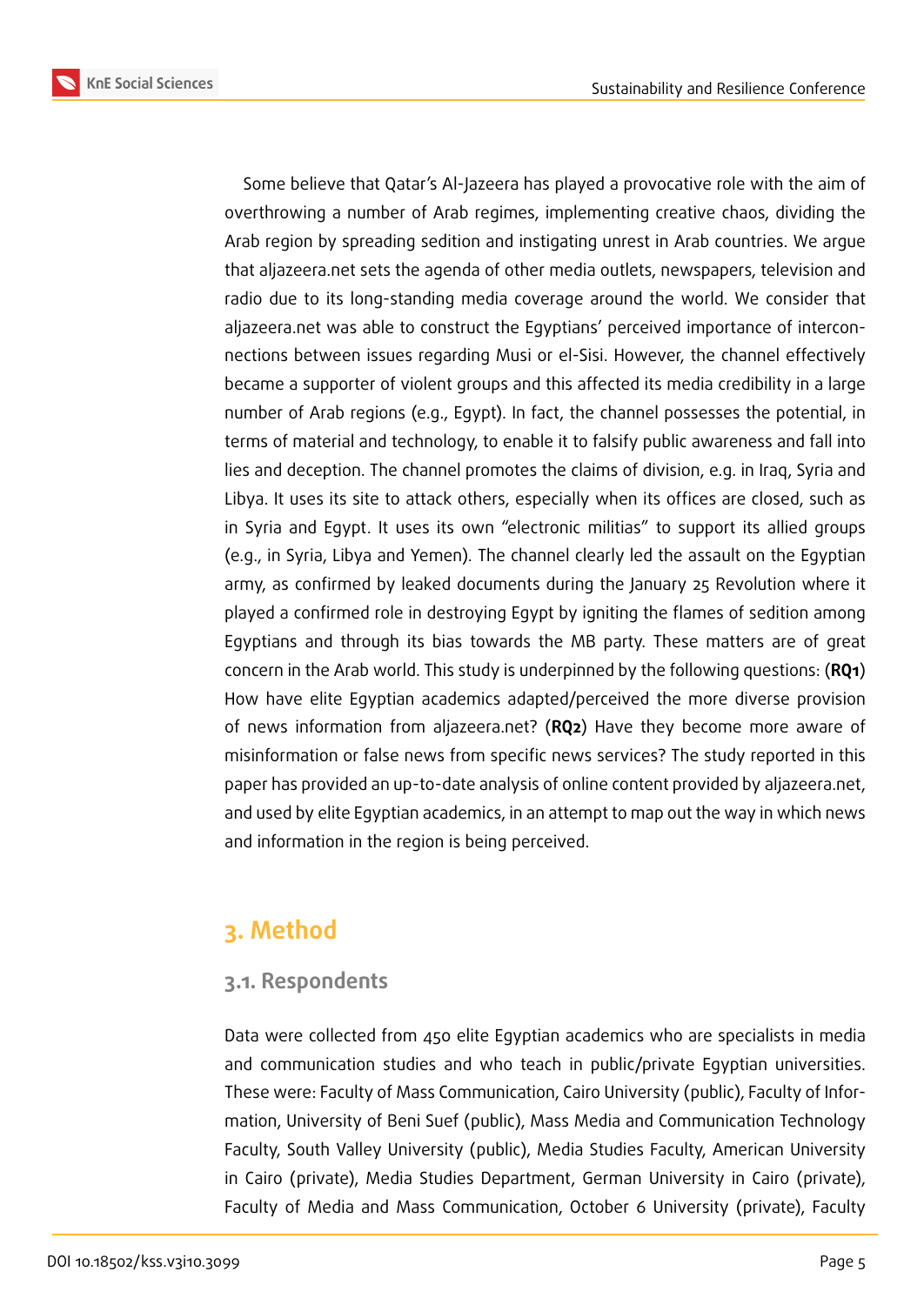

of Media and Arts, Pharos University in Alexandria (private), Faculty of Media and Communication Technology, University of Misr for Science and Technology (private) and Media Department, Canadian University (private). Out of 450 responses, 32 were dropped for not completing the questionnaire, leaving the study with 418 respondents (as shown in Table 1 below).

| Gender                 | N   | $0\%$ |
|------------------------|-----|-------|
| Male                   | 309 | 73.9  |
| Female                 | 109 | 26.1  |
| Age                    |     |       |
| $26 - 35$              | 79  | 18.9  |
| $36 - 45$              | 144 | 34.4  |
| 46-55                  | 100 | 23.9  |
| 56-65                  | 68  | 16.3  |
| >66                    | 27  | 6.5   |
| <b>Education level</b> |     |       |
| Professor              | 90  | 21.6  |
| Asso. Professor        | 127 | 30.5  |
| Ass. Professor         | 114 | 27.3  |
| Lecturer               | 66  | 15.8  |
| Ass. Lecturer          | 21  | 5.0   |
| <b>Specialised</b>     |     |       |
| Journalism             | 86  | 20.6  |
| PR and Ads             | 120 | 28.8  |
| TV & Radio             | 115 | 27.5  |
| New Media              | 97  | 23.0  |
| <b>Residence</b>       |     |       |
| Urban                  | 296 | 70.8  |
| Rural                  | 122 | 29.2  |

|  | TABLE 1: The sample characteristics. |
|--|--------------------------------------|

### **3.2. Procedures**

Data were gathered through an online survey, googlesurvey.com, with a questionnaire containing a total of 13 questions. Before proceeding, it is necessary to bear in mind that, because the data were gathered via an online survey, the generalising and the findings are limited to those participants who voluntarily undertook the questionnaire. The questionnaire was simply designed with questions measured on closed options. The validity of the instrument was tested by reviewing the questions to ensure that the words/phrases were linguistically clear.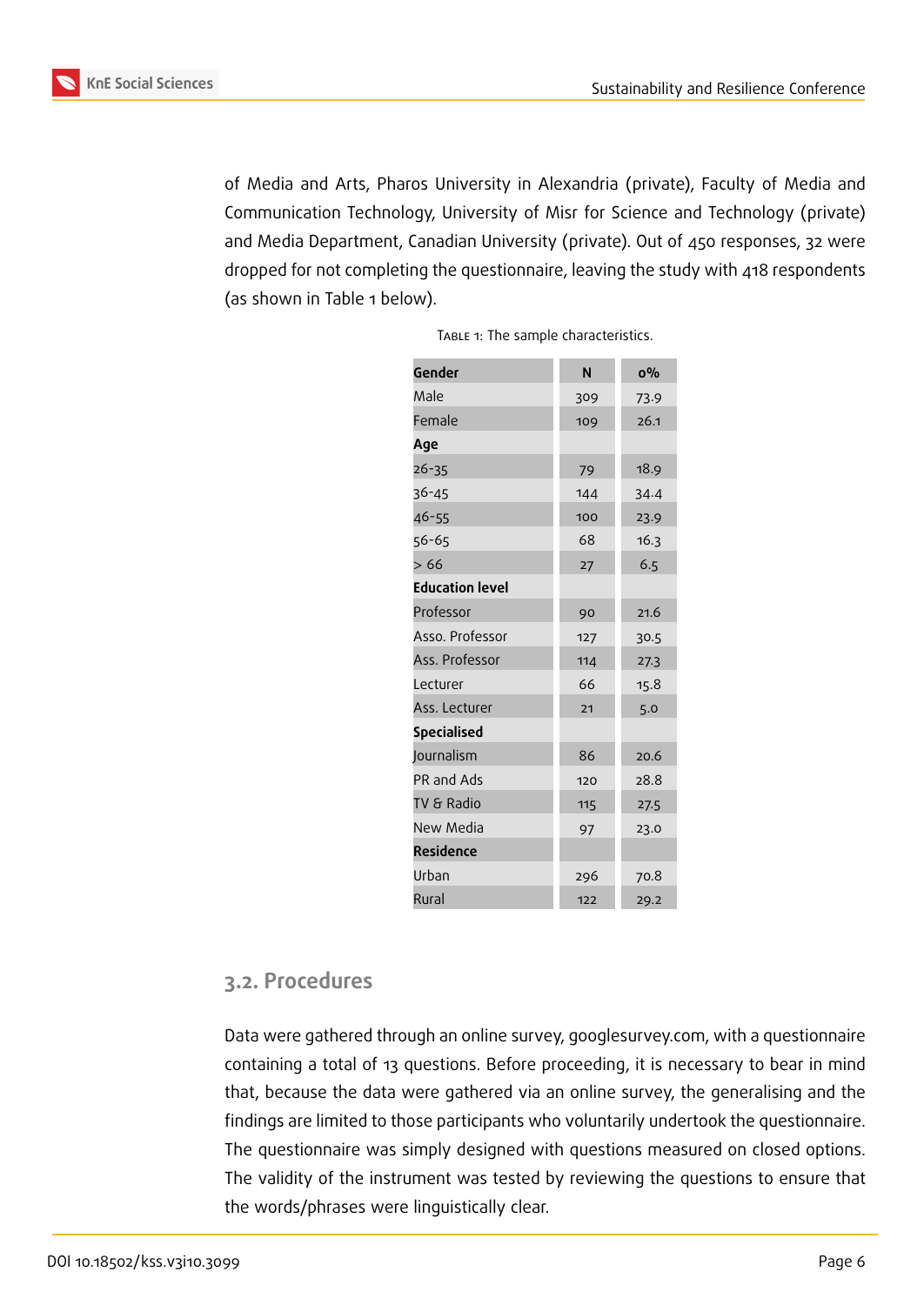

## **4. Findings**

#### **4.1. Views on news content**

Respondents were generally asked about their opinion regarding news and information content on the aljazeera.net site and whether they thought that the network posted any misinformation about Egypt during the aforementioned period. The majority of respondents (62.7%) believed that the network often posted misinformation about Egypt, while 30.9% said that they "don't know" or "don't think so" (6.4%). This is an indication that our respondents were aware of "fake news", or fabricated news content, posted about their country.

Respondents were also asked, more specifically, about the aljazeera.net news site's coverage of events and issues in Egypt from June 2013 to July 2014. A total of 34.3% of respondents believed that aljazeera.net "betrayed" or manipulated the public with news and information when covering the events. Some (27%) felt "very betrayed", while 13.6% of respondents believed that the coverage was "very objective" or "just objective" (9.5%) in posting news and information about Egypt during this period, with 15.5% of respondents stating that they "don't know".

Those who believed that aljazeera.net posted "fake news" during this period were asked how the network posted this news and information. The respondents considered that the network was able to post "fake news" via the following: pictures (89.1%), videos (82.2%), news sources (79.6%), links (49.5%), news stories (42.5%) and news context (36%). Respondents also added that the network commented via news events (38%), via social media sites (15.6%) and through selected speakers (14.4%). When respondents were asked about the scope used by aljazeera.net to post "fake news", 60% said that the network covered security and military news topics, 58.9% said political news, 39% said sports news, 26.3% said economic news, 24.4% said cultural news and 20.6% said social news. This shows that the network used a large variety of means of spreading "fake news" or misinformation. It seems that the network broadcasted/posted false news which was believed to harm national security, causing the network to be subject to persecution, as Rashdan (2015) indicates.

### **4.2. Reasons behind misinformation news**

To determine whether Egyptians were aware of the reasons behind the posting of misinformation news, respondents were asked to indicate their agreement with six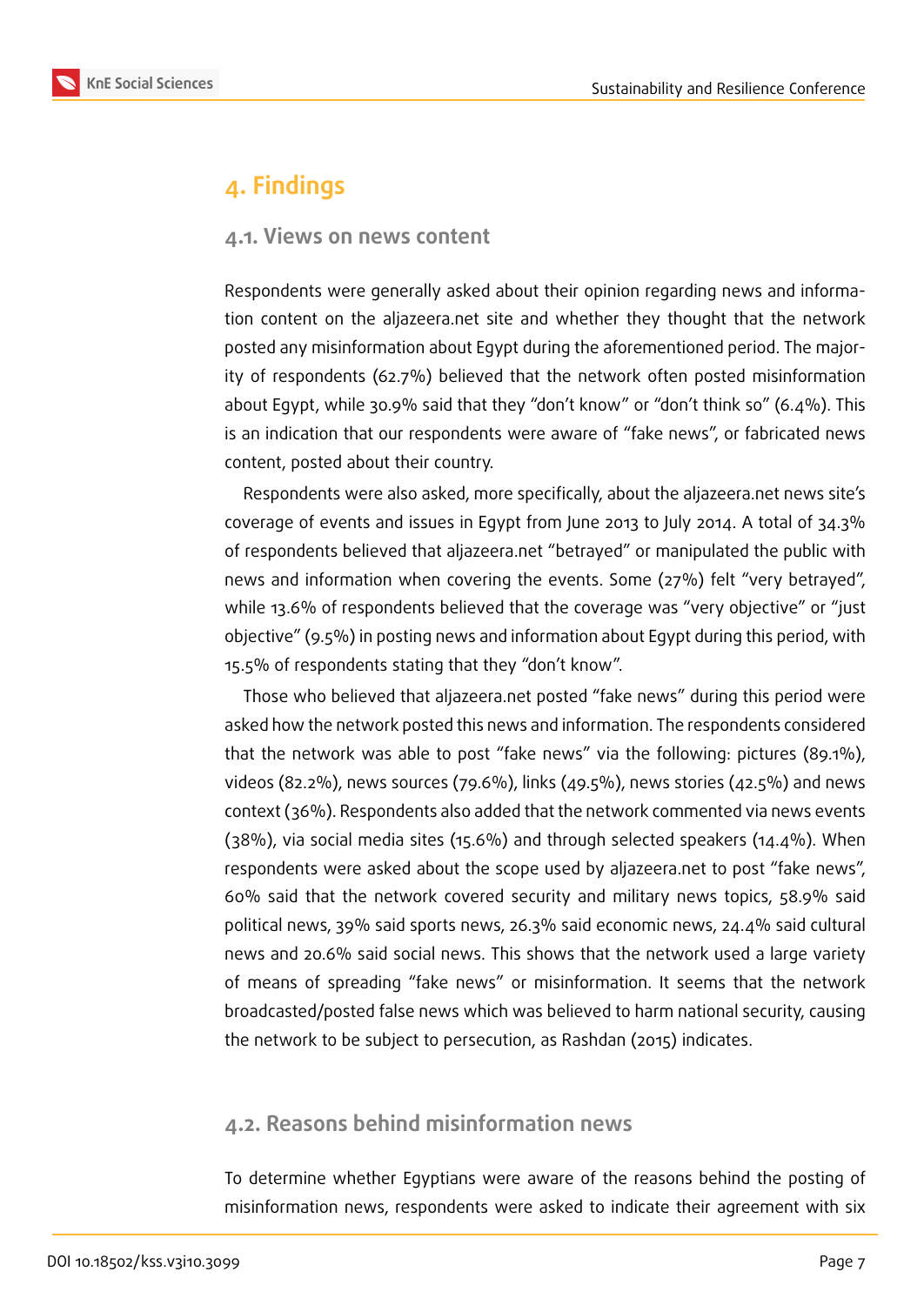generally reasoned items associated with posting "fake news" about Egypt on a fivepoint scale ( $1 =$  strongly agree and  $5 =$  strongly disagree).

| The network posted misinformation                                        | <b>SA</b> | <b>DK</b> | <b>SD</b> |
|--------------------------------------------------------------------------|-----------|-----------|-----------|
| to support the MB party                                                  | 66.9      | 8.2       | 25.0      |
| to cause the el-Sisis election campaign to fail                          | 64.7      | 9.4       | 25.9      |
| to distort the Egyptian internal image                                   | 62.9      | 11.5      | 25.6      |
| to distort the Egyptian external image                                   | 62.8      | 11.5      | 25.7      |
| because of the network's policy of distorting and<br>counterfeiting news | 61.9      | 11.3      | 26.9      |
| because its nature to post misinformation news                           | 60.9      | 12.2      | 26.9      |

TABLE 2: Different reasons for posting "fake news" ( $n = 417$ ).

The findings show that most respondents were in agreement about the network posting "fake news" about Egypt. For example, the majority (saying "agree strongly" or "agree") of respondents said that they believed that the channel posted "fake news" for the following reasons: to support the MB (66.9%); to cause the el-Sisi election campaign to fail (64.7%); to distort Egypt's external image (62.9%) or internal image (62.9%); it is the nature of the network to post "fake news" about Egypt (61.9%); the network has a policy of distorting and counterfeiting news (60.9%).



<span id="page-7-0"></span>**Figure** 1: Most words/phases mentioned regarding misinformation news about Egypt.

Finally, respondents were asked to write three words/phrases that came into their minds when talking about "fake news" about Egypt (Figure 1). Most of the words/phrases mentioned by the respondents were: "army/military" (40%), followed by "coup/legitimacy" (16.7%), "President Morsi" and "the legiti[m](#page-7-0)ate president"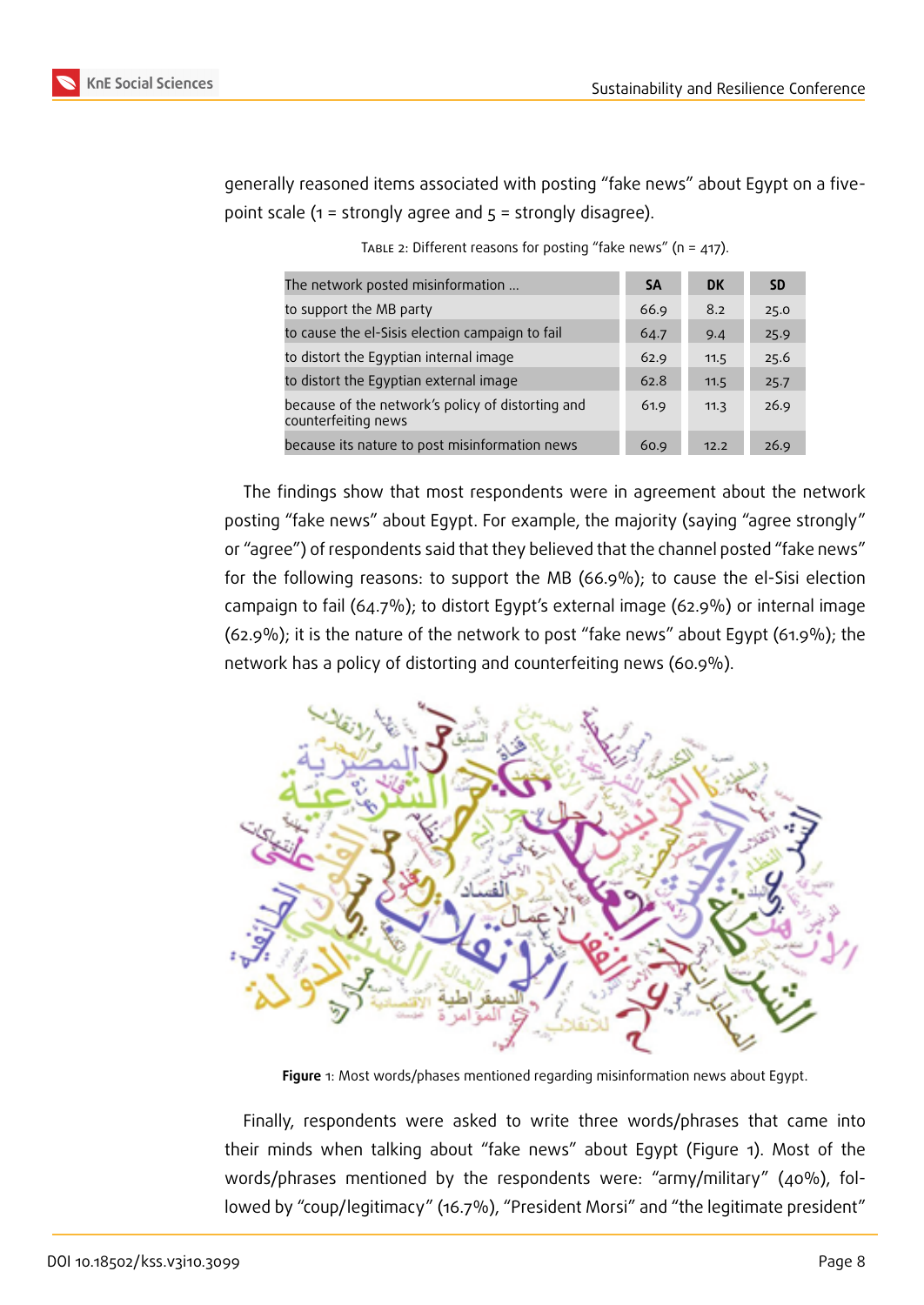

(15.8%) and "the police, security and intelligence" (13.5%). Less frequently used words were: "el-Sisi" (8%), "Egyptian media" (5.8%), "poverty" (4.7%) and "religious institutions/al-azhar" or "Church" (3.2%). Al-Jazeera here seems to focus on the media elite in its misinformation news about the sovereign institutions in Egypt such as the army, security, the elected president (el-Sisi) and other media and religious institutions.

### **5. Discussion**

In response to **RQ1**, an online survey of elite Egyptian academics, which investigated news sites and fake news information in the Egyptian political transformation of 2013- 14, provided evidence that news information content provided by some news sites, such as aljazeera.net, was described as false and as misinformation. There is no doubt that the internet, via news sites, has been widely patronised by Arabs and it is clear that widespread use of such news sites to access news and information stories about Egypt has allowed such news stories to be disseminated quickly, with reports that the majority of Egyptians get news and information via different platforms such as aljazeera.net (Dennis, Martin and Wood, 2016). Respondents also indicated that the network somehow "betrayed", or attempted to manipulate, the public about the political situation.

Focusing on news information delivered by aljazeera.net, the study found that the network superseded indigenous local and national Egyptian media services by creating and taking part in producing news and information about the political situation in Egypt during this period and supporting the MB party **(RQ2)**. In doing so, the network used different materials to post false news about Egypt, such as pictures, video clips, news sources, news links and news stories, with the specific intention of competing with the local media. However, the local authorises were able to control the flow of information and refuted information about Egypt posted by aljazeera.net. The network also used a wide scope to post misinformation news about Egypt. For example, it used security and military news topics, political news, sports news and economic news. Such news and information posted on the network was seen as a threat and as harmful to national security, which caused the network to be shut down (Rashdan, 2015).

The reasons for aljazeera.net posting misinformation about Egypt in the same period are clear. As indicated by the respondents, support for the MB party, the desire for the el-Sisis campaign to fail and the desire to alter Egypt's internal/external image were the most cited rationales behind misinformation news. This indicates that the Egyptian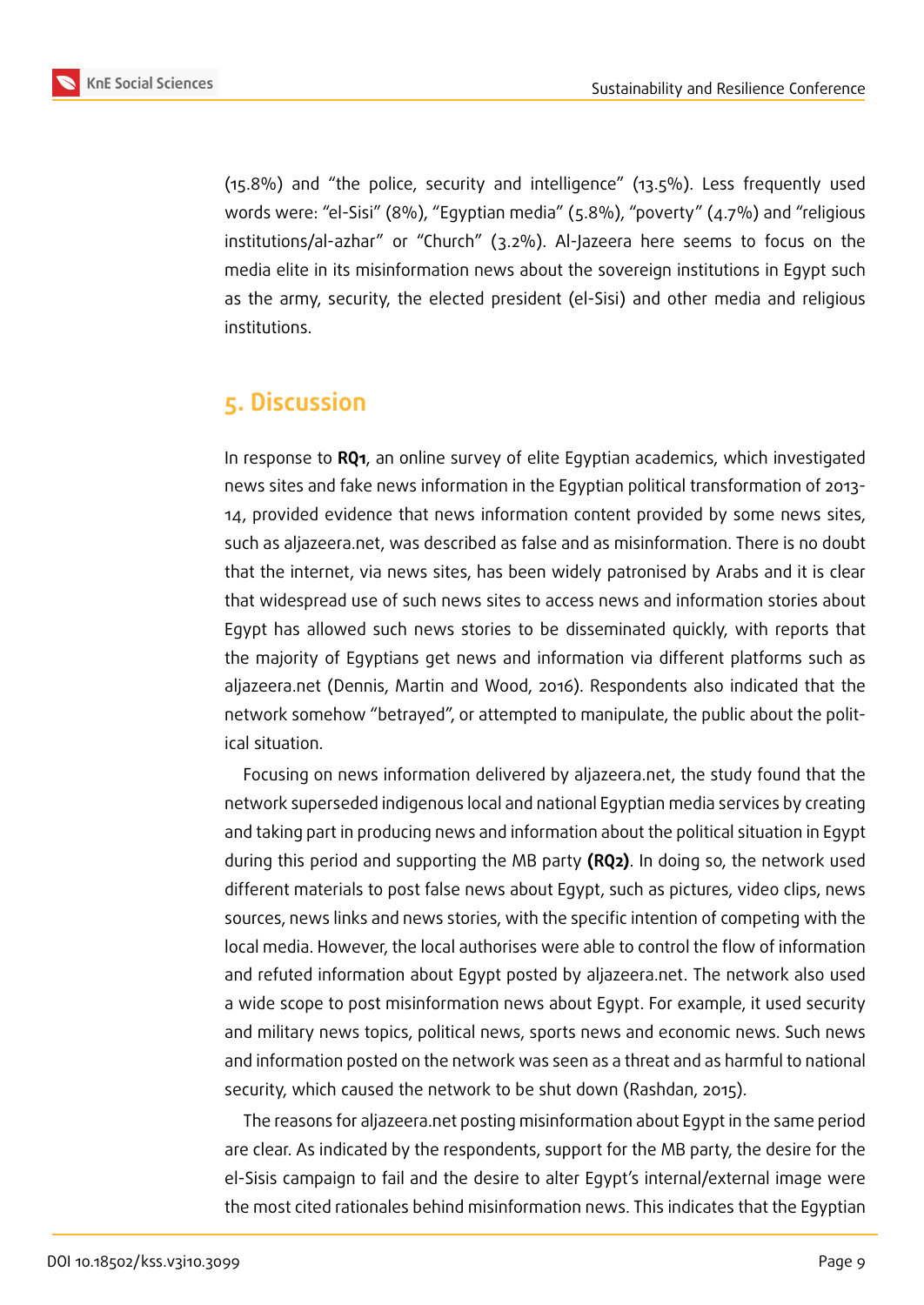

elites were fully aware of the types of news and information posted by the network. Three factors could be at play. First, the views of the network and its news content were easily identified as misinformation and false news. Second, the manipulated content lacked strong supporting evidence. Third, the Egyptian elites were fully aware of the media fabrication and of how news could be produced to divert and influence audiences.

Several words/phrases were mentioned by the respondents regarding misinformation news posted by the network covering the news and information about Egypt. The words/phrases most used were "army/military", followed by using "coup/legitimacy" and words mentioning President Morsi as being the legitimate president. This can be seen as interference in the local affairs of Egypt and as an outrage by the new government of el-Sisi.

## **6. Conclusion**

Since late 2010, news sites have been seen as important tools in mobilising and organising Egyptian users throughout the uprising (Dennis, Martin and Wood, 2016, 2017). Their impact suggests that those concerned with the quest for democracy and peace should pay more attention to the explicit and implicit effects of these social media (Zhou, Wellman and Yu, 2011). "Fake news" is seen as stories that are generally false or fabricated. However, such news became very popular at certain times e.g., during elections and wars. "Fake news" is the most visible element in the online information disorder in which e.g., some social media have huge influence on users' access to information (EBU, 2018). News stories range from hoaxes and propaganda to disinformation purporting to be real news, which now frequently circulate more on new media (social media) to drive web traffic and amplify their effect. Some stories are seen as completely false and created for financial, religious and political gains (Wardle, 2017). News and current affairs are central to public-service media and are seen as an essential element in informing the public and helping them to understand the world around them. This means offering a wide choice of quality news and information, impartial information and pluralistic views.

With the emergence and popularity of accessing news and information via the internet, news sites' coverage became more popular among Egyptians than it had ever been before (Vargo, Guo and Amazeen, 2018). However, the internet, via news sites, facilitates the spread of misinformation which targets users already engaged in conversation on a particular issue (e.g., the ousting of Morsi). This study has shown that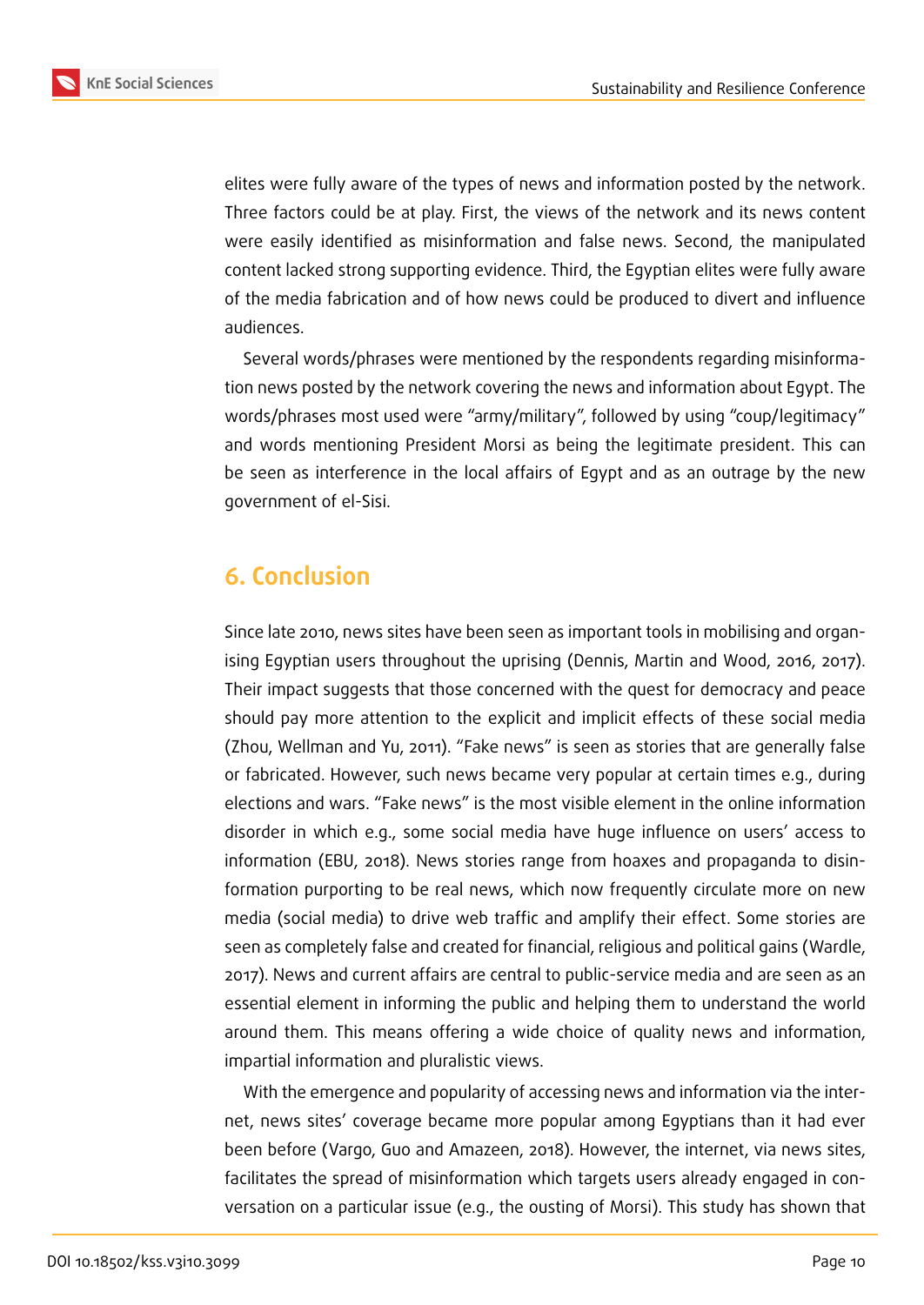**KnE Social Sciences** 



participants indicated that aljazeera.net posted false news in a professional manner to support the Morsi campaign against el-Sisi during 2013 and 2014. The importance of these findings is that the participants were able to identify the concept of "fake news" or misinformation news when they referred to the content that is fabricated for political direction and intention or for ideological views. They were also aware of the widespread use of news and information via the internet and networking sites and of the ability of users to get access to a huge quantity of information without gatekeepers or filters. This means that users have to fast-check and find true information for themselves and trust those news sources that they perceive to be credible, as Flanagin and Metzger (2000) indicate.

Despite the recent hostility and disagreement between Al-Jazeera and the Egyptian authorities, the network has been working intensively on different Egyptian matters and has tried to interfere with the public and influence them on every aspect of Egyptian life and current affairs. Regarding the period analysed here, the study found that the relationship between Egypt and Al-Jazeera has become a negative one. The network lost its main office in Cairo due to allegations of producing and trying to manipulate Egyptians about what is going on in their country. The lack of objective news and use of political propaganda affected the network's reputation among local people. This could help the local media to fill the gap and to replace the news and information coming from aljazeera.net. In fact, it seems that the Egyptian media were strong enough to refute aljazeera.net's news and information, especially during this period.

To sum up, although this paper has provided a more recent analysis of online content provided by aljazeera.net, its findings should be considered in light of its limitations. For example, the study was conducted at a time when there was popular discussion in Egypt about misinformation news and false news and this could have influenced the outcome. The raising of the "fake news" issue in Egypt regarding the political transformation could have affected public debate and the subsequent survey findings. Second, participants (in the survey and interviews) could have misremembered or tailored their responses in a way that would paint them in a favourable light. This paper identified news and information provided only by aljazeera.net to determine how news and information was being perceived by Egyptian elites only. Future work could explore more in terms of both news sites and population.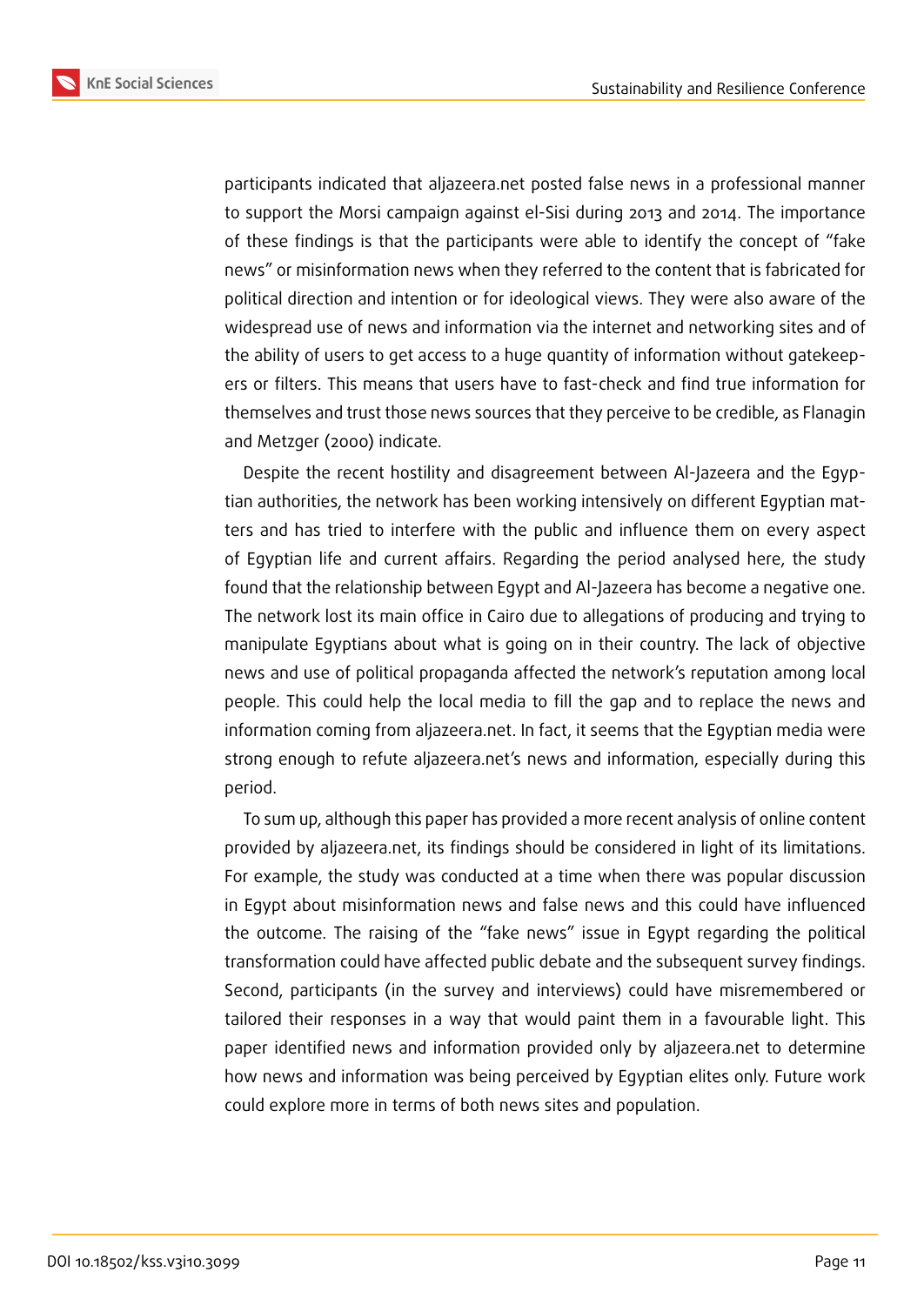## **7. Authors' Bio**

Hatem Alsridi is an assistant professor in the Department of Media, Tourism and Arts at Bahrain University, Bahrain. His research interests include news media, Arab satellite TV channels, social media use. E: halsridi@uob.edu.bh.

Mokhtar Elareshi is an assistant professor in Media and Communication Studies and also a Former Head of Media Department at Azzaytuna University 2003–2006. He is the author of News Consumption in Libya (Cambridge Scholar, 2013), the co-author of The Future of News Media in the Arab World (LAMBERT, 2013) and the co-editor of Social Media in the Arab World (I.B Tauris, 2016). His research interests include news consumption, young adults' media habits, new media, mobile phone use, political communication, and satellite TV. E: arishimok@yahoo.com

Abdul-Karim Ziani is an associate professor in the Department of Media, Tourism and Arts at Bahrain University, Bahrain. He is the author of Conflict of wills: Gaddafi's image in the Washington Post newspaper in the era of President Reagan (Talta Publishing House, 2007) and American press: Developing philosophy and treatment (Talta Publishing House, 2005). Among his special areas of interest are international political communication, new media and politics and news coverage. E: aziani@uob.edu.bh

### **References**

- [1] Abaza, M. (2013) *Mourning, narratives and interactions with the martyrs through Cairo's graffiti*, *E-International Relations*. Available at: https://www.e-ir.info/2013/ 10/07/mourning-narratives-and-interactions-with-the-martyrs-through-cairosgraffiti/ (Accessed: 15 August 2018).
- [2] [Baym, G. \(2005\) 'The Daily Show: Discursive integration and the reinven](https://www.e-ir.info/2013/10/07/mourning-narratives-and-interactions-with-the-martyrs-through- cairos-graffiti/)[tion of](https://www.e-ir.info/2013/10/07/mourning-narratives-and-interactions-with-the-martyrs-through- cairos-graffiti/) political journalism', *Political Communication*, 22(3), pp. 259–276. doi: 10.1080/10584600591006492.
- [3] Briant, E. (2018) *Cambridge Analytica and SCL how I peered inside the propaganda machine*, *The Conversation*. Available at: https://theconversation.com/cambridgeanalytica-and-scl-how-i-peered-inside-the-propaganda-machine-94867 (Accessed: 29 August 2018).
- [4] [Buccianti, A. and el-Richani, S. \(2015\)](https://theconversation.com/cambridge- analytica-and-scl-how-i-peered-inside-the-propaganda-machine-94867) *[After the Arab uprisings: The prospects for](https://theconversation.com/cambridge- analytica-and-scl-how-i-peered-inside-the-propaganda-machine-94867) a media that serves the public*, *BBC Media Action*. Available at: after-the-arabuprisings- sept-2015.pdf (Accessed: 20 September 2016).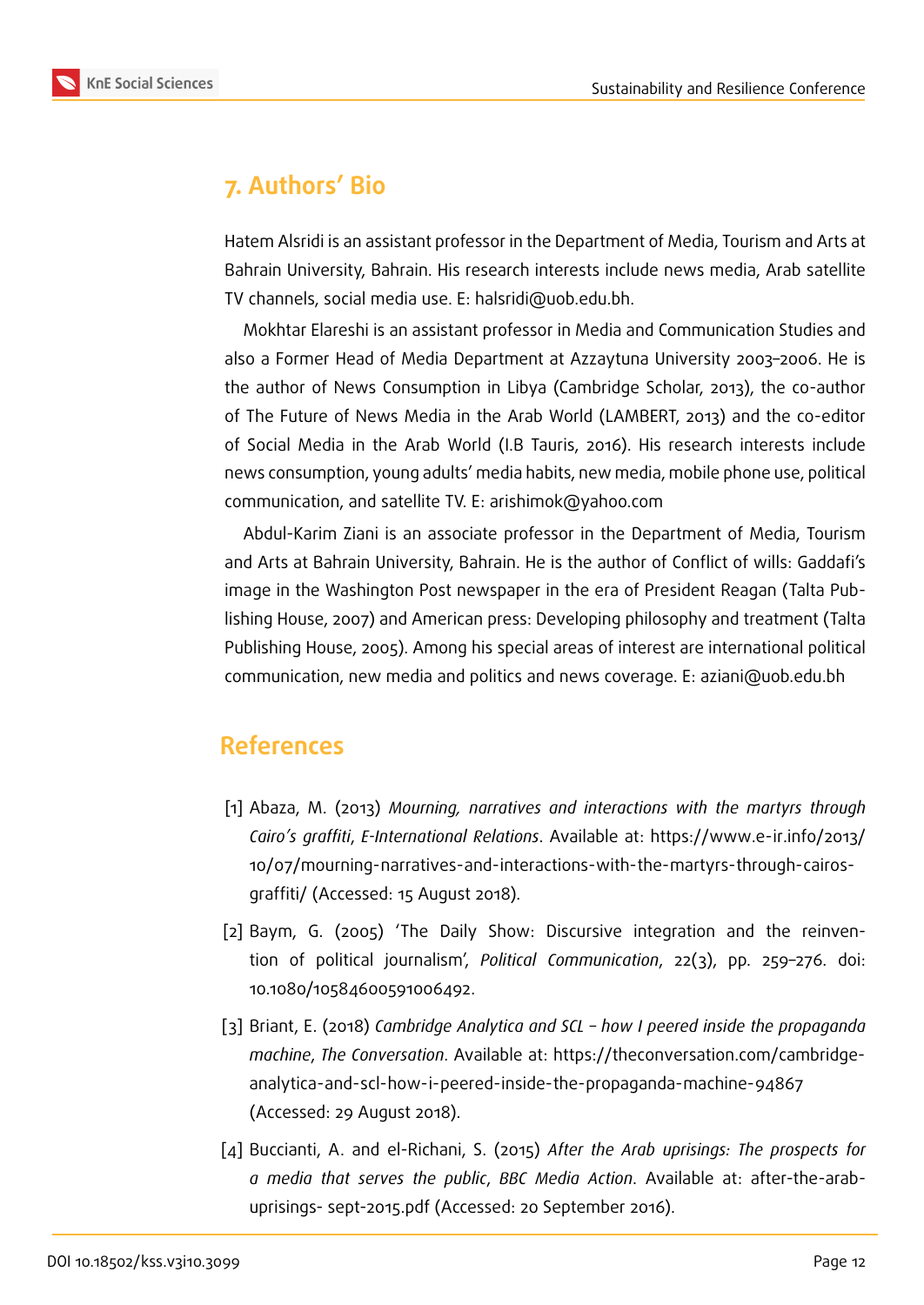- [5] Cairoscene (2014) *Egypt addicted to social media*, *Cairoscene.com*. Available at: http: //www.cairoscene.com/LifeStyle/Egypt-Addicted-to-Social-Media (Accessed: 28 March 2018).
- [6] Chomsky, N. (1991) *Media control: The spectacular achievements of propaganda*. [USA:](http://www.cairoscene.com/LifeStyle/Egypt-Addicted-to-Social-Media) [Open Magazine Pamphlet Series.](http://www.cairoscene.com/LifeStyle/Egypt-Addicted-to-Social-Media)
- [7] Dennis, E., Martin, J. and Wood, R. (2016) *Media use in the Middle East: An sixnation survey*, *Northwestern University-Qatar*. Available at: http://www.qatar. northwestern.edu/docs/publications/research-media-use/2016-middle- eastmedia-use-report.pdf (Accessed: 25 May 2017).
- [8] Dennis, E., Martin, J. and Wood, R. (2017) *Media use in the [Middle East 2017](http://www.qatar.northwestern.edu/docs/publications/research-media-use/2016-middle-)*, *[NorthWestern University in Qatar](http://www.qatar.northwestern.edu/docs/publications/research-media-use/2016-middle-)*.
- [9] EBU (2018) *'Fake news' and the information disorder*, *European Broadcasting Union*. Available at: https://www.ebu.ch/publications (Accessed: 16 July 2018).
- [10] Flanagin, A. J. and Metzger, M. J. (2000) 'Perceptions of internet information credibility.', *Journalism and Mass Communication Quarterly*, 77(3), pp. 515–540.
- [11] Kingsley, P. [\(2014\) 'Abdel Fatah al-Sisi swee](https://www.ebu.ch/publications)ps to victory in Egyptian presidential election', *The Guardian*, 29 May. Available at: https://www.theguardian. com/world/2014/may/29/abdel-fatah-al-sisi-sweeps-victory- egyptian-election (Accessed: 28 March 2018).
- [12] Monier, E. I. and Ranko, A. (2013) 'The fall of the Musli[m Brotherhood: Implications](https://www.theguardian.com/world/2014/may/29/abdel-fatah-al-sisi-sweeps-victory-) for Egypt', *Middle East Policy*[, 20\(4\), pp. 111–123. doi: 10.1111/mep](https://www.theguardian.com/world/2014/may/29/abdel-fatah-al-sisi-sweeps-victory-)o.12050.
- [13] Rashdan, A. (2015) *The 'Sisification' of Egypt's media*, *Middle East Eye*. Available at: https://www.middleeasteye.net/columns/sisification-egypts-media-1458142427 (Accessed: 3 September 2018).
- [14] Sanyal, P. (2015) 'Egypt: Presidential elections, 2014', *Contemporary Review of the Middle East Journal*[, 2\(3\), pp. 289–307. doi: 10.1177/2347798915604923.](https://www.middleeasteye.net/columns/sisification-egypts-media-1458142427)
- [15] Silverman, C. and Singer-Vine, J. (2016) *Most Americans who see fake news believe it, new survey says*, *BuzzFeed*. Available at: https://www.buzzfeed. com/craigsilverman/fake-news- survey?utm\_term=.ngdXvb4bq#.dxVO2BwBX (Accessed: 29 March 2018).
- [16] Smoltczyk, A. (2011) *Islam's spiritual 'Dear Abby': The [voice of Egypt's Muslim](https://www.buzzfeed.com/craigsilverman/fake-news-) [Brotherhood](https://www.buzzfeed.com/craigsilverman/fake-news-)*, *Der Spiegel*.
- [17] Suskind, R. (2004) 'Faith, certainty and the presidency of George W. Bush', *The New York Times*, October, p. 17. Available at: https://www.nytimes.com/2004/ 10/17/magazine/faith-certainty-and-the-presidency-of- george-w-bush.html (Accessed: 27 August 2018).